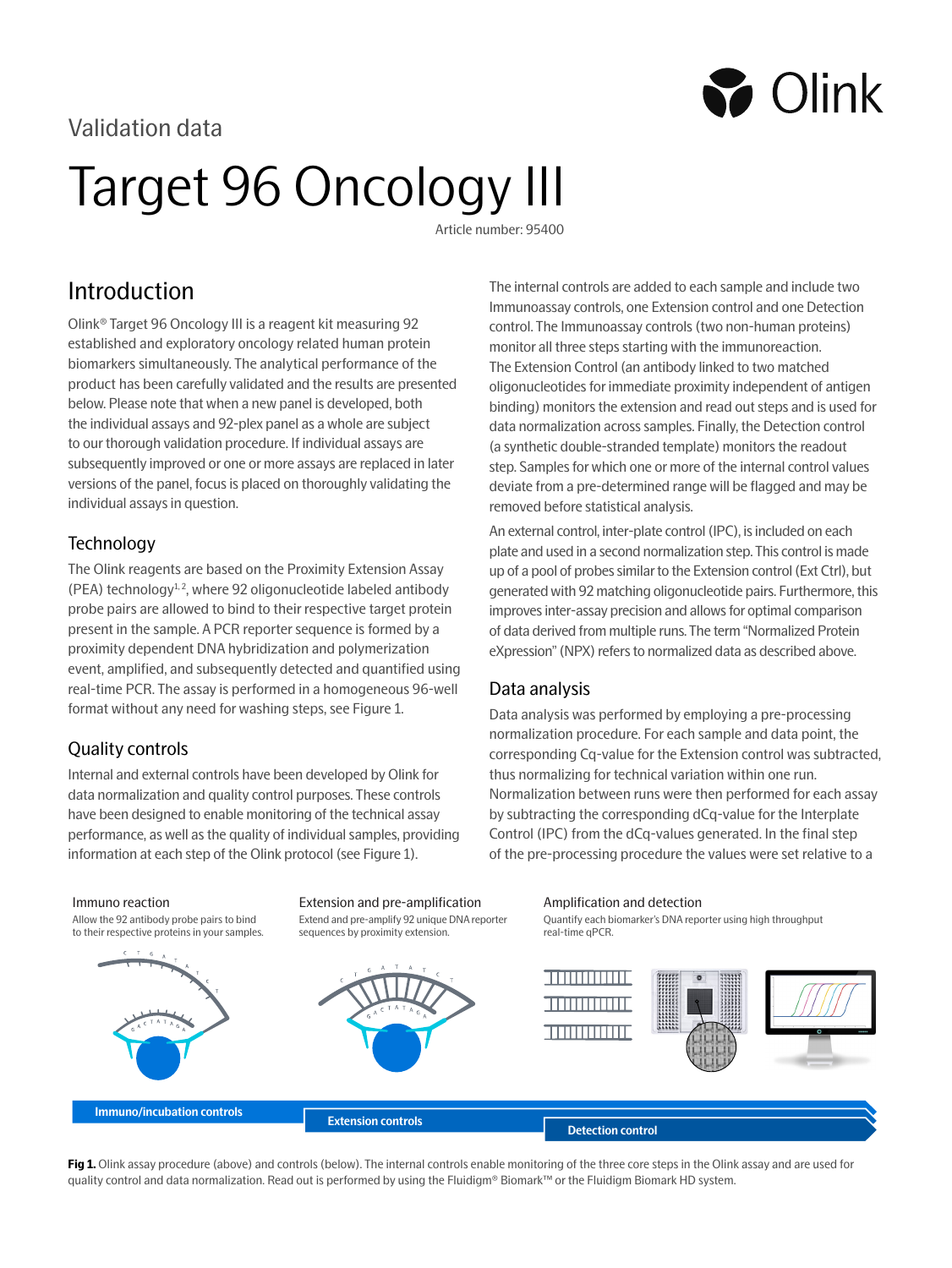correction factor determined by Olink. The generated Normalized Protein eXpression (NPX) unit is on a log2 scale where a larger number represents a higher protein level in the sample, typically with the background level at around zero. Linearization of data is performed by the mathematical operation 2<sup>^NPX</sup>. Coefficient of variation (CV) calculations were performed on linearized values.

# Performance characteristics

## Sample types

Performance with different sample types was evaluated for Olink Target 96 Oncology III by collecting matched EDTA-, acid citrate dextrose (ACD)- and sodium heparin-plasma, as well as serum samples from 4 healthy individuals. Table 1 summarizes response values for 32 normal EDTA plasma samples expressed in NPX, as well as relative differences compared to EDTA plasma. Variations observed between responses in heparin, citrate plasma and serum, as compared to EDTA plasma, were generally small, and all assays will therefore function without limitation in these sample types. In addition, cell lysates, tissue lysates and CSF were also evaluated.

## Analytical measurement

#### **Detection limit**

Calibrator curves were determined for 91 out of 92 biomarkers simultaneously in a multiplex format. One protein biomarker (Q93096) lacked accessible recombinant antigen. Limit of detection (LOD) was defined as 3 standard deviations above background and reported in pg/mL for all assays where recombinant protein antigen was available, see Table 1 and Figure 2.

#### **High dose hook effect**

The high dose hook effect is a state of antigen excess relative to the reagent antibodies, resulting in falsely lower values. In such cases, a significantly lower value can be reported which leads to misinterpretation of results. Therefore, the hook effect was determined for each analyte, here reported in pg/mL for 91 out of 92 assays, see Table 1.

#### **Measuring range**

The analytical measuring range was defined by the lower limit of quantification (LLOQ) and upper limit of quantification (ULOQ) and reported in order of log10, see Table 1. The upper and lower limits of quantification, ULOQ and LLOQ, respectively were calculated with the following trueness and precision criteria; relative error  $\leq$  30% and CV  $\leq$  30%, of back-calculated values, and reported in pg/mL, see Table 1.

Three assays with their analytical data are shown in Figure 2 and the distribution of measuring ranges of 90 assays and endogenous plasma levels are shown in Figure 3. Separate calibrator curves established for each assay may be viewed at [www.olink.com/onc](https://www.olink.com/onc3)3.



Fig 2. Calibrator curves from 3 assays and their corresponding analytical measurement data.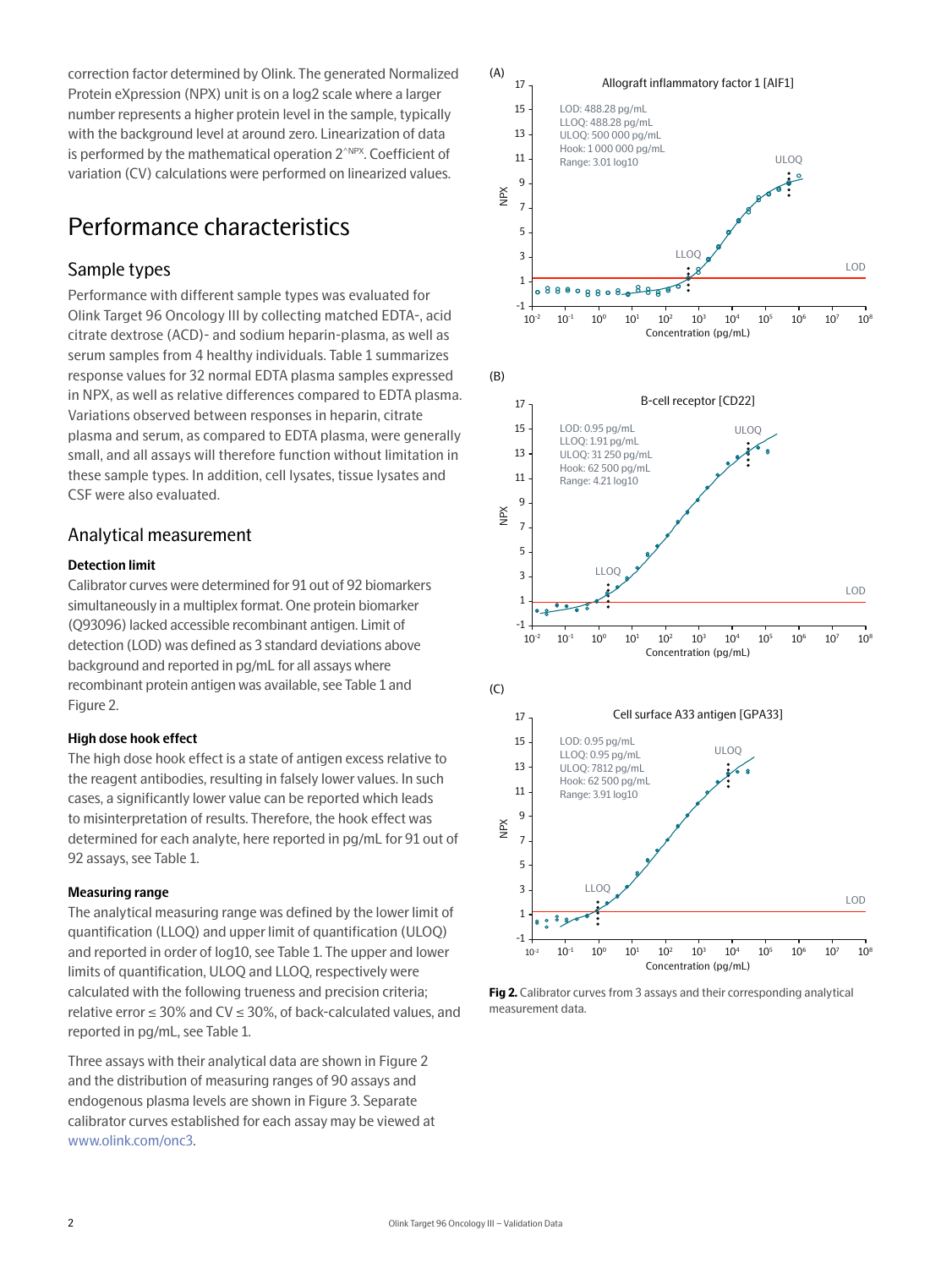

**Fig 3.** Distribution of analytical measuring range, defined by the lower and upper limits of quantification (LLOQ-ULOQ), and normal plasma levels (highlighted bars) for 91 out of 92 analytes.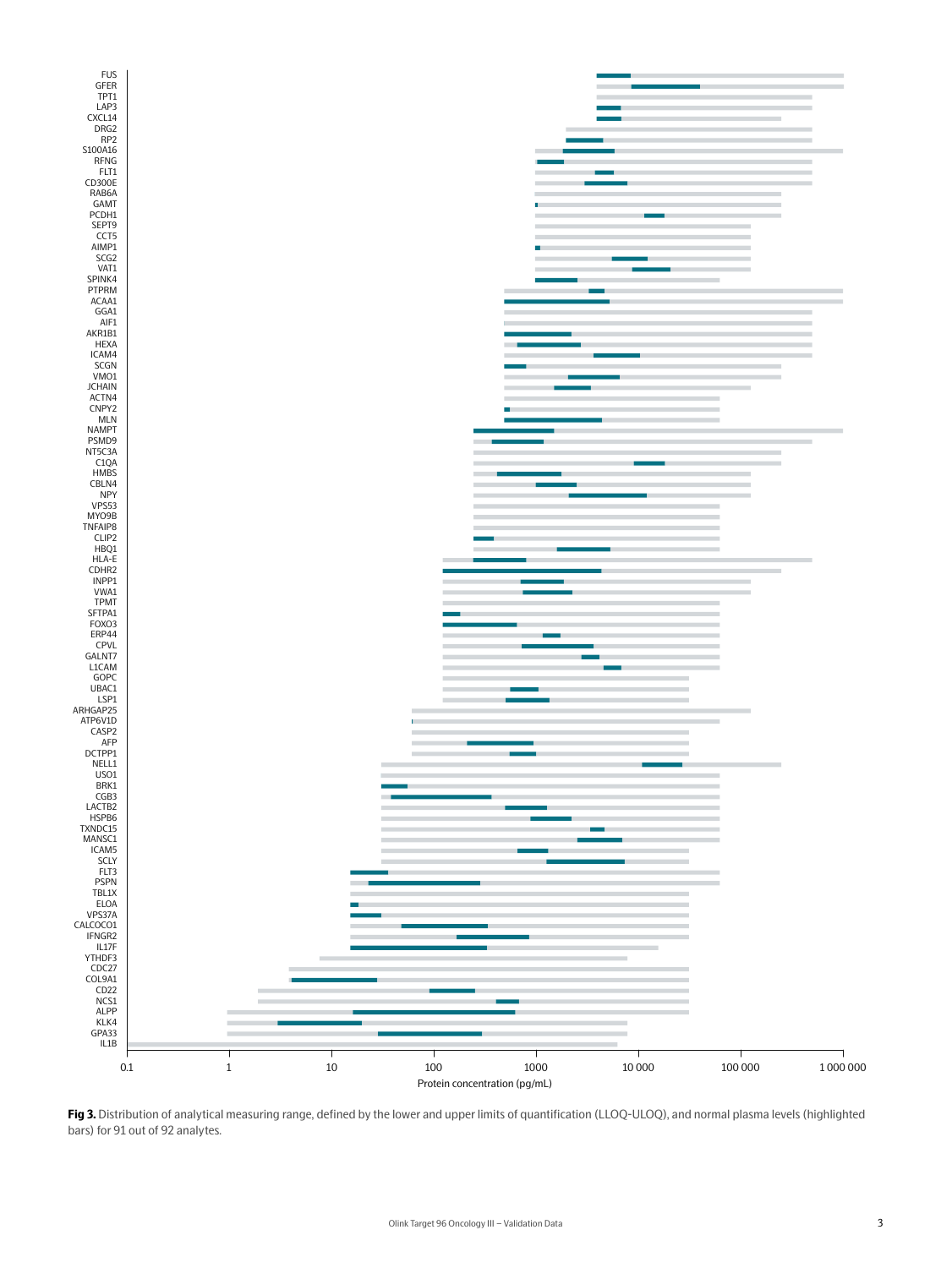**Table 1.** Sample Types; Normalized Protein eXpression (NPX), Endogenous Interference, Analytical Measurement; Limit of Detection (LOD), Lower Limit of Quantification (LLOQ), Upper Limit of Quantification (ULOQ), High Dose Effect (Hook), Range and Precision indicative of assay performance are shown for 92 analytes. Not available (NA).

|                                                                                  |        | Sample types                            |                |                             |           |           |           | Endogenous<br>Interference | Analytical measurement |                 |                                 |         |       | Precision      |       |
|----------------------------------------------------------------------------------|--------|-----------------------------------------|----------------|-----------------------------|-----------|-----------|-----------|----------------------------|------------------------|-----------------|---------------------------------|---------|-------|----------------|-------|
|                                                                                  |        | Normal plasma levels (NPX)              |                | Relative to EDTA plasma (%) |           | (mg/mL)   |           |                            | (pg/mL)                |                 | log10                           | % CV    |       |                |       |
| Target                                                                           |        | UniProt No 10th %tile Median 90th %tile |                |                             | ACD       | Heparin   | Serum     | Haemolysate                | LOD                    | <b>LLOQ</b>     | <b>ULOQ</b>                     | Hook    | Range | Intra          | Inter |
| 26S proteasome non-ATPase regulatory subunit 9<br>(PSMD9)                        | 000233 | 1.6                                     | $\overline{2}$ | 2.8                         | 50        | 46        | 127       | $\mathbf 0$                | 244.14 244.14          |                 | 500000                          | 1000000 | 3.3   | $\overline{7}$ | 21    |
| ADP-ribosylation factor-binding protein GGA1 (GGA1)                              | Q9UJY5 | NA                                      | NA             | 0.4                         | NA        | ΝA        | NA        | 1.9                        | 244.14                 | 488.28          | 500000                          | 1000000 | 3     | 6              | 22    |
| Aldose reductase (AKR1B1)                                                        | P15121 | 1.8                                     | 2.5            | 4.2                         | 74        | 65        | 76        | 0.9                        | 244.14                 | 488.28          | 500000                          | 1000000 | 3     | $\overline{7}$ | 20    |
| Alkaline phosphatase, placental type (ALPP)                                      | P05187 | 4.3                                     | 6.2            | 9.3                         | 156       | 152       | 171       | 15                         | 0.48                   | 0.95            | 31250                           | 62500   | 4.5   | 6              | 17    |
| Allograft inflammatory factor 1 (AIF1)                                           | P55008 | <b>NA</b>                               | <b>NA</b>      | 1.1                         | 111       | 110       | 127       | 15                         | 488.28                 | 488.28          | 500000                          | 1000000 | 3     | 6              | 18    |
| Alpha-actinin-4 (ACTN4)                                                          | 043707 | NA                                      | ΝA             | NA                          | NA        | NA        | NA        | 15                         | 488.28                 | 488.28          | 62500                           | 500000  | 2.1   | 5              | 17    |
| Alpha-fetoprotein (AFP)                                                          | P02771 | 3.6                                     | 4.5            | 5.6                         | 102       | 102       | 108       | 15                         | 61.04                  | 61.04           | 31250                           | 62500   | 2.7   | $\overline{7}$ | 24    |
| Aminoacyl tRNA synthase complex-interacting<br>multifunctional protein 1 (AIMP1) | Q12904 | 0.3                                     | 0.9            | 1.2                         | 112       | 96        | 93        | 0.9                        | 488.28                 | 976.56          | 125000                          | 500000  | 2.1   | $\overline{7}$ | 18    |
| B-cell receptor CD22 (CD22)                                                      | P20273 | 6                                       | 6.8            | 7.5                         | 89        | 96        | 106       | 15                         | 0.95                   | 1.91            | 31250                           | 62500   | 4.2   | 5              | 19    |
| Beta-1,3-N-acetylglucosaminyltransferase radical fringe<br>(RFNG)                | Q9Y644 | 1.6                                     | 1.9            | 2.3                         | 97        | 90        | 130       | 15                         | 488.28                 | 976.56          | 500000                          | 1000000 | 2.7   | 6              | 19    |
| Beta-hexosaminidase subunit alpha (HEXA)                                         | P06865 | 1.4                                     | 1.7            | 2.4                         | 94        | 134       | 120       | 15                         | 488.28                 | 488.28          | 500000                          | 1000000 | 3     | $\overline{7}$ | 20    |
| Cadherin-related family member 2 (CDHR2)                                         | Q9BYE9 | 0.8                                     | $\overline{2}$ | 5.5                         | 62        | 63        | 89        | 15                         | 122.07                 | 122.07          | 250000                          | 500000  | 3.3   | 8              | 21    |
| Calcium-binding and coiled-coil domain-containing<br>protein 1 (CALCOCO1)        | Q9P1Z2 | 2.5                                     | 3.9            | 5                           | 116       | 110       | 62        | $\mathbf 0$                | 7.63                   | 15.26           | 31250                           | 62500   | 3.3   | 8              | 19    |
| CAP-Gly domain-containing linker protein 2 (CLIP2)                               | Q9UDT6 | 1.2                                     | $\overline{2}$ | 2.3                         | 110       | 55        | 32        | 15                         | 122.07                 | 244.14          | 62500                           | 1000000 | 2.4   | 9              | 22    |
| Caspase-2 (CASP2)                                                                | P42575 | NA                                      | <b>NA</b>      | 0.7                         | 118       | 131       | 136       | 15                         | 15.26                  | 61.04           | 31250                           | 62500   | 2.7   | $\overline{5}$ | 17    |
| Cell division cycle protein 27 homolog (CDC27)                                   | P30260 | <b>NA</b>                               | NA             | <b>NA</b>                   | <b>NA</b> | NA        | NA        | 7.5                        | 3.81                   | 3.81            | 31250                           | 62500   | 3.9   | 6              | 21    |
| Cell surface A33 antigen (GPA33)                                                 | Q99795 | 5                                       | 6.7            | 8.4                         | 91        | 103       | 112       | 15                         | 0.95                   | 0.95            | 7812                            | 62500   | 3.9   | 5              | 21    |
| Cerebellin-4 (CBLN4)                                                             | Q9NTU7 | 2.5                                     | 3.1            | 3.6                         | 96        | 142       | 116       | 15                         | 244.14                 | 244.14          | 125000                          | 500000  | 2.7   | 8              | 26    |
| Choriogonadotropin subunit beta 3 (CGB3)                                         | PODN86 | 2.3                                     | 3.9            | 5.2                         | 96        | 106       | 103       | 15                         | 15.26                  | 30.52           | 62500                           | 125000  | 3.3   | 5              | 18    |
| CMRF35-like molecule 2 (CD300E)                                                  | Q496F6 | 2.2                                     | 2.8            | 3.4                         | 97        | 102       | 116       | 15                         | 976.56                 | 976.56          | 500000                          | 1000000 | 2.7   | 6              | 22    |
| Collagen alpha-1(IX) chain (COL9A1)                                              | P20849 | $\mathbf{1}$                            | 1.7            | 2.5                         | 108       | 96        | 107       | 15                         | 3.81                   | 3.81            | 31250                           | 62500   | 3.9   | $\overline{7}$ | 20    |
| Complement C1q subcomponent subunit A (C1QA)                                     | P02745 | 5.6                                     | 6.1            | 6.7                         | 128       | 100       | 115       | 15                         | 244.14 244.14          |                 | 250000                          | 500000  | 3     | 5              | 18    |
| C-X-C motif chemokine 14 (CXCL14)                                                | 095715 | 0.3                                     | 1.5            | 2.3                         | <b>NA</b> | <b>NA</b> | <b>NA</b> | 15                         |                        |                 | 1953.12 3906.25 250000          | 500000  | 1.8   | 10             | 19    |
| Cytosol aminopeptidase (LAP3)                                                    | P28838 | NA                                      | 0.4            | 2.1                         | 53        | 52        | 49        | 0.9                        |                        | 976.56 3906.25  | 500000                          | 1000000 | 2.1   | 5              | 18    |
| Cytosolic 5'-nucleotidase 3A (NT5C3A)                                            | Q9H0P0 | NA                                      | 0.8            | 1.3                         | 87        | 92        | 85        | $\mathbf 0$                | 244.14                 | 244.14          | 250000                          | 1000000 | 3     | 10             | 22    |
| dCTP pyrophosphatase 1 (DCTPP1)                                                  | Q9H773 | 3.8                                     | 4.3            | 4.7                         | 115       | 137       | 114       | 3.8                        | 30.52                  | 61.04           | 31250                           | 62500   | 2.7   | 5              | 20    |
| Developmentally-regulated GTP-binding protein 2 (DRG2) P55039                    |        | <b>NA</b>                               | NA             | 0.5                         | <b>NA</b> | NA        | <b>NA</b> | 0.9                        |                        | 1953.12 1953.12 | 500000                          | 1000000 | 2.4   | 8              | 16    |
| Elongin-A (ELOA)                                                                 | Q14241 | NA                                      | ΝA             | 1                           | ΝA        | ΝA        | ΝA        | 1.9                        | 15.26                  | 15.26           | 31250                           | 62500   | 3.3   | 6              | 17    |
| Endoplasmic reticulum resident protein 44 (ERP44)                                | Q9BS26 | 3.7                                     | 4              | 4.2                         | 97        | 99        | 108       | 15                         | 122.07                 | 122.07          | 62500                           | 250000  | 2.7   | 6              | 19    |
| Endoribonuclease LACTB2 (LACTB2)                                                 | Q53H82 | 2.8                                     | 3.3            | 4                           | 65        | 62        | 77        | $\mathbf 0$                | 30.52                  | 30.52           | 62500                           | 500000  | 3.3   | 5              | 17    |
| FAD-linked sulfhydryl oxidase ALR (GFER)                                         | P55789 | 1.8                                     | 2.5            | 3.8                         | 90        | 76        | 92        | 7.5                        |                        |                 | 3906.25 3906.25 4000000 8000000 |         | 3     | 6              | 18    |
| F-box-like/WD repeat-containing protein TBL1X (TBL1X)                            | 060907 | NA                                      | NA             | 0.4                         | NA        | NA        | <b>NA</b> | 15                         | 15.26                  | 15.26           | 31250                           | 62500   | 3.3   | 6              | 21    |
| Forkhead box protein O3 (FOXO3)                                                  | 043524 | <b>NA</b>                               | 0.9            | 2.7                         | 85        | 92        | 114       | 15                         | 61.04                  | 122.07          | 62500                           | 500000  | 2.7   | 6              | 21    |
| General vesicular transport factor p115 (USO1)                                   | 060763 | <b>NA</b>                               | NA             | 0.9                         | $71\,$    | 47        | 54        | 0.5                        | 30.52                  | 30.52           | 62500                           | 125000  | 3.3   | 6              | 21    |
| Golgi-associated PDZ and coiled-coil motif-containing<br>protein (GOPC)          | Q9HD26 | 0.2                                     | 0.7            | 1.1                         | 56        | 52        | 56        | 15                         | 30.52                  | 122.07          | 31250                           | 62500   | 2.4   | 6              | 20    |
| Guanidinoacetate N-methyltransferase (GAMT)                                      | Q14353 | <b>NA</b>                               | NA             | $1.1\,$                     | <b>NA</b> | NA        | <b>NA</b> | 15                         | 976.56 976.56          |                 | 250000                          | 500000  | 2.4   | $\overline{7}$ | 15    |
| Heat shock protein beta-6 (HSPB6)                                                | 014558 | 4.5                                     | 5.3            | 6                           | 129       | 161       | 166       | 15                         | 30.52                  | 30.52           | 62500                           | 500000  | 3.3   | 5              | 24    |
| Hemoglobin subunit theta-1 (HBQ1)                                                | P09105 | 2.2                                     | 2.8            | $\overline{4}$              | 24        | 31        | 61        | 0                          | 244.14                 | 244.14          | 62500                           | 125000  | 2.4   | 5              | 21    |
| HLA class I histocompatibility antigen, alpha chain E<br>$(HLA-E)$               | P13747 | 1.1                                     | 1.5            | 2.1                         | 105       | 104       | 48        | 15                         | 61.04                  | 122.07          | 500000                          | 1000000 | 3.6   | 9              | 22    |
| Immunoglobulin J chain (JCHAIN)                                                  | P01591 | 2.8                                     | 3.3            | 4                           | 100       | 112       | 120       | 15                         | 488.28                 | 488.28          | 125000                          | 250000  | 2.4   | 4              | 25    |
| Inositol polyphosphate 1-phosphatase (INPP1)                                     | P49441 | 2.8                                     | 3.5            | 4.1                         | 105       | 85        | 70        | 15                         | 122.07                 | 122.07          | 125000                          | 500000  | 3     | 6              | 22    |
| Intercellular adhesion molecule 4 (ICAM4)                                        | Q14773 | 3.6                                     | 4.7            | 5.4                         | 95        | 102       | 107       | 0.9                        | 488.28                 | 488.28          | 500000                          | 1000000 | 3     | 9              | 22    |
| Intercellular adhesion molecule 5 (ICAM5)                                        | Q9UMF0 | 5                                       | 5.5            | 5.9                         | 95        | 98        | 96        | 15                         | 15.26                  | 30.52           | 31250                           | 62500   | 3     | 5              | 21    |
| Interferon gamma receptor 2 (IFNGR2)                                             | P38484 | 3.9                                     | 4.5            | 6.1                         | 93        | 98        | 118       | 15                         | 15.26                  | 15.26           | 31250                           | 62500   | 3.3   | $\overline{7}$ | 20    |
| Interleukin-1 beta (IL1B)                                                        | P01584 | <b>NA</b>                               | <b>NA</b>      | 1.7                         | 105       | 106       | 149       | 15                         | 0.01                   | 0.05            | 6250                            | 12500   | 5.1   | 8              | 15    |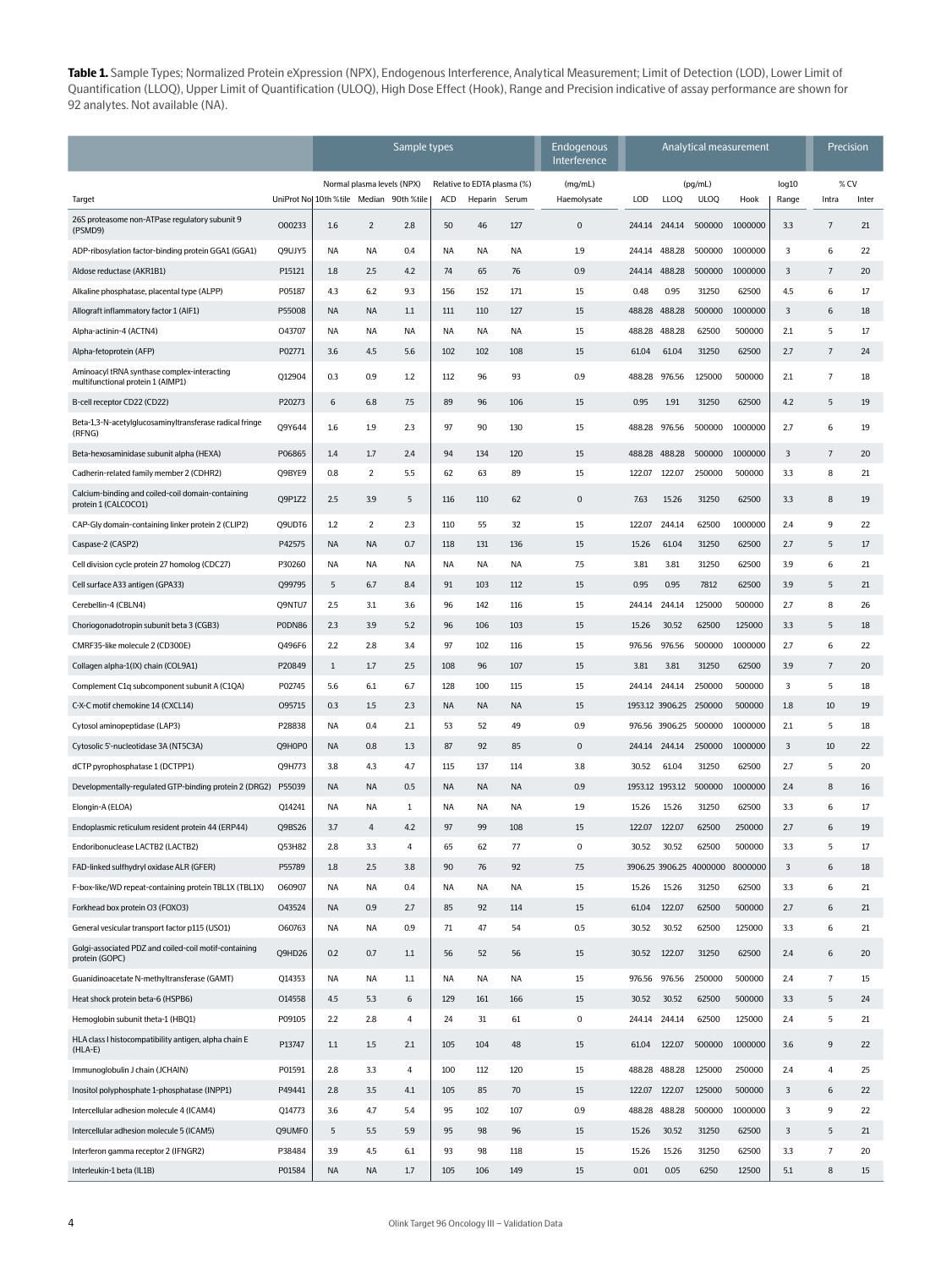|                                                                   |        | Sample types                                                          |              |                                                     |           |                        |                    | Endogenous<br>Interference | Analytical measurement         |                 |                                 |              |                         | Precision        |    |
|-------------------------------------------------------------------|--------|-----------------------------------------------------------------------|--------------|-----------------------------------------------------|-----------|------------------------|--------------------|----------------------------|--------------------------------|-----------------|---------------------------------|--------------|-------------------------|------------------|----|
| Target                                                            |        | Normal plasma levels (NPX)<br>UniProt No 10th %tile Median 90th %tile |              | Relative to EDTA plasma (%)<br>ACD<br>Heparin Serum |           | (mg/mL)<br>Haemolysate | LOD<br><b>LLOQ</b> |                            | (pg/mL)<br><b>ULOQ</b><br>Hook |                 | log10<br>Range                  | %CV<br>Intra | Inter                   |                  |    |
| Interleukin-17F (IL17F)                                           | Q96PD4 | NA                                                                    | <b>NA</b>    | 2.8                                                 | 95        | 83                     | 94                 | 15                         | 7.63                           | 15.26           | 15625                           | 62500        | 3                       | 5                | 18 |
| Kallikrein-4 (KLK4)                                               | Q9Y5K2 | 2.3                                                                   | 3.1          | 4.6                                                 | 102       | 112                    | 111                | 15                         | 0.95                           | 0.95            | 7812                            | 62500        | 3.9                     | 7                | 19 |
| Lymphocyte-specific protein 1 (LSP1)                              | P33241 | 3.1                                                                   | 3.6          | 4.5                                                 | 95        | 139                    | 199                | 15                         | 30.52                          | 122.07          | 31250                           | 62500        | 2.4                     | 5                | 22 |
| MANSC domain-containing protein 1 (MANSC1)                        | Q9H8J5 | 5.8                                                                   | 6.7          | 7.2                                                 | 94        | 91                     | 91                 | 15                         | 30.52                          | 30.52           | 62500                           | 125000       | 3.3                     | 5                | 23 |
| N-acetylgalactosaminyltransferase 7 (GALNT7)                      | Q86SF2 | 4.6                                                                   | 4.8          | 5.2                                                 | 101       | 125                    | 80                 | 15                         | 122.07                         | 122.07          | 62500                           | 1000000      | 2.7                     | 6                | 22 |
| Neural cell adhesion molecule L1 (L1CAM)                          | P32004 | 6.5                                                                   | 6.7          | $\overline{7}$                                      | 97        | 103                    | 111                | 15                         | 30.52                          | 122.07          | 62500                           | 125000       | 2.7                     | 4                | 20 |
| Neuronal calcium sensor 1 (NCS1)                                  | P62166 | 6.9                                                                   | 7.5          | 7.7                                                 | 119       | 132                    | 157                | 0.9                        | 1.91                           | 1.91            | 31250                           | 62500        | 4.2                     | 6                | 19 |
| Nicotinamide phosphoribosyltransferase (NAMPT)                    | P43490 | 0.9                                                                   | 1.3          | 2.7                                                 | 68        | 93                     | 265                | 0.9                        | 244.14                         |                 | 244.14 1000000 1000000          |              | 3.6                     | 8                | 18 |
| peroxisomal 3-ketoacyl-CoA thiolase (ACAA1)                       | P09110 | 1.5                                                                   | 2.1          | 5.2                                                 | 90        | 92                     | 92                 | 15                         | 244.14                         |                 | 488.28 1000000 1000000          |              | 3.3                     | 7                | 23 |
| Persephin (PSPN)                                                  | 060542 | 2.1                                                                   | 3.9          | 5                                                   | 111       | 81                     | 94                 | 15                         | 7.63                           | 15.26           | 62500                           | 125000       | 3.6                     | 12               | 19 |
| Porphobilinogen deaminase (HMBS)                                  | P08397 | 1.8                                                                   | 2.7          | 3.5                                                 | 49        | 44                     | 129                | $\mathbf 0$                | 122.07                         | 244.14          | 125000                          | 500000       | 2.7                     | 5                | 18 |
| Probable serine carboxypeptidase CPVL (CPVL)                      | Q9H3G5 | 3.7                                                                   | 4.9          | 6                                                   | 78        | 120                    | 123                | 15                         | 30.52                          | 122.07          | 62500                           | 125000       | 2.7                     | 7                | 27 |
| Promotilin (MLN)                                                  | P12872 | $\mathbf{1}$                                                          | 3.5          | 4.5                                                 | 117       | 126                    | 114                | 15                         | 244.14                         | 488.28          | 62500                           | 500000       | 2.1                     | 5                | 23 |
| Pro-neuropeptide Y (NPY)                                          | P01303 | 3.3                                                                   | 5.2          | 6.2                                                 | 97        | 42                     | 27                 | 1.9                        | 244.14                         | 244.14          | 125000                          | 500000       | 2.7                     | 7                | 27 |
| Protein BRICK1 (BRK1)                                             | Q8WUW1 | 0.7                                                                   | $\mathbf{1}$ | 1.3                                                 | 116       | 97                     | 108                | 15                         | 30.52                          | 30.52           | 62500                           | 125000       | 3.3                     | 6                | 20 |
| Protein canopy homolog 2 (CNPY2)                                  | Q9Y2B0 | <b>NA</b>                                                             | <b>NA</b>    | 1.4                                                 | <b>NA</b> | <b>NA</b>              | <b>NA</b>          | 15                         | 488.28                         | 488.28          | 62500                           | 1000000      | 2.1                     | $\boldsymbol{7}$ | 19 |
| Protein kinase C-binding protein NELL1 (NELL1)                    | Q92832 | 8                                                                     | 8.5          | 9.2                                                 | 94        | 107                    | 113                | 15                         | 15.26                          | 30.52           | 250000                          | 500000       | 3.9                     | 6                | 19 |
| Protein S100-A16 (S100A16)                                        | Q96FQ6 | 1.8                                                                   | 2.2          | 3.2                                                 | 87        | 104                    | 122                | 3.8                        | 976.56                         |                 | 976.56 1000000 4000000          |              | 3                       | 9                | 19 |
| Protein tyrosine phosphatase type IVA 1 (PTP4A1)                  | Q93096 | 1.3                                                                   | 1.8          | 2.6                                                 | 91        | 93                     | 98                 | 15                         | <b>NA</b>                      | NA              | NA                              | NA           | NA                      | 9                | 19 |
| Protein XRP2 (RP2)                                                | 075695 | 0.8                                                                   | 1.3          | 1.6                                                 | 102       | 81                     | 96                 | 0.9                        |                                | 1953.12 1953.12 | 500000                          | 1000000      | 2.4                     | 5                | 17 |
| Protocadherin-1 (PCDH1)                                           | Q08174 | 4.6                                                                   | 4.9          | 5.1                                                 | 115       | 132                    | 142                | 15                         | 976.56                         | 976.56          | 250000                          | 1000000      | 2.4                     | 5                | 19 |
| Pulmonary surfactant-associated protein A1 (SFTPA1)               | Q8IWL2 | <b>NA</b>                                                             | 1.1          | 2.1                                                 | 91        | 79                     | 92                 | 15                         | 30.52                          | 122.07          | 62500                           | 125000       | 2.7                     | 6                | 20 |
| Ras-related protein Rab-6A (RAB6A)                                | P20340 | NA                                                                    | NA           | 1.2                                                 | NA        | ΝA                     | ΝA                 | 15                         | 976.56                         | 976.56          | 250000                          | 500000       | 2.4                     | 6                | 23 |
| Receptor-type tyrosine-protein kinase FLT3 (FLT3)                 | P36888 | 0.9                                                                   | 1.7          | 2.1                                                 | 92        | 122                    | 147                | 15                         | 15.26                          | 15.26           | 62500                           | 125000       | 3.6                     | 8                | 22 |
| Receptor-type tyrosine-protein phosphatase mu (PTPRM)             | P28827 | 3.8                                                                   | 4.1          | 4.4                                                 | 91        | 109                    | 121                | 15                         | 244.14                         | 488.28          | 1000000                         | 1000000      | 3.3                     | 7                | 22 |
| Rho GTPase-activating protein 25 (ARHGAP25)                       | P42331 | <b>NA</b>                                                             | <b>NA</b>    | $\mathbf{1}$                                        | <b>NA</b> | <b>NA</b>              | <b>NA</b>          | 15                         | 15.26                          | 61.04           | 125000                          | 500000       | 3.3                     | 6                | 20 |
| RNA-binding protein FUS (FUS)                                     | P35637 | <b>NA</b>                                                             | 0.8          | 1.7                                                 | 102       | 113                    | 122                | 15                         |                                |                 | 3906.25 3906.25 4000000 8000000 |              | 3                       | 7                | 22 |
| Secretagogin (SCGN)                                               | 076038 | 1.4                                                                   | 2.3          | 2.9                                                 | 116       | 115                    | 114                | 15                         | 488.28                         | 488.28          | 250000                          | 1000000      | 2.7                     | 8                | 21 |
| Secretogranin-2 (SCG2)                                            | P13521 | 3.5                                                                   | 4.3          | 5                                                   | 102       | 119                    | 86                 | 15                         | 976.56                         | 976.56          | 125000                          | 500000       | 2.1                     | 5                | 21 |
| Selenocysteine Iyase (SCLY)                                       | Q96I15 | 6.3                                                                   | 6.9          | 8.9                                                 | 104       | 91                     | 111                | 15                         | 15.26                          | 30.52           | 31250                           | 62500        | 3                       | 5                | 21 |
| Septin-9 (SEPT9)                                                  | Q9UHD8 | <b>NA</b>                                                             | <b>NA</b>    | NA                                                  | NA        | NA                     | NA                 | 15                         | 488.28                         | 976.56          | 125000                          | 500000       | 2.1                     | 7                | 19 |
| Serine protease inhibitor Kazal-type 4 (SPINK4)                   | 060575 | NA                                                                    | 0.7          | 2.6                                                 | 88        | 100                    | 112                | 15                         | 488.28                         | 976.56          | 62500                           | 125000       | 1.8                     | 6                | 20 |
| Synaptic vesicle membrane protein VAT-1 homolog (VAT1)            | 099536 | 3.6                                                                   | 4.2          | 4.9                                                 | 102       | 117                    | 128                | 15                         |                                | 488.28 976.56   | 125000                          | 500000       | 2.1                     | 4                | 22 |
| T-complex protein 1 subunit epsilon (CCT5)                        | P48643 | <b>NA</b>                                                             | <b>NA</b>    | 0.2                                                 | <b>NA</b> | <b>NA</b>              | <b>NA</b>          | 0.9                        | 488.28                         | 976.56          | 125000                          | 500000       | 2.1                     | 6                | 18 |
| Thiopurine S-methyltransferase (TPMT)                             | P51580 | <b>NA</b>                                                             | NA           | NA                                                  | NA        | NA                     | <b>NA</b>          | 0.2                        | 122.07                         | 122.07          | 62500                           | 125000       | 2.7                     | 6                | 18 |
| Thioredoxin domain-containing protein 15 (TXNDC15)                | Q96J42 | 8.2                                                                   | 8.5          | 8.6                                                 | 110       | 108                    | 106                | 15                         | 30.52                          | 30.52           | 62500                           | 125000       | 3.3                     | 4                | 18 |
| Translationally-controlled tumor protein (TPT1)                   | P13693 | <b>NA</b>                                                             | ΝA           | NA                                                  | NA        | ΝA                     | NA                 | 3.8                        |                                |                 | 1953.12 3906.25 500000          | 1000000      | 2.1                     | 9                | 19 |
| Tumor necrosis factor alpha-induced protein 8 (TNFAIP8)           | 095379 | <b>NA</b>                                                             | NA           | 0.8                                                 | <b>NA</b> | NA                     | <b>NA</b>          | 15                         |                                | 244.14 244.14   | 62500                           | 500000       | 2.4                     | 6                | 21 |
| Ubiquitin-associated domain-containing protein 1<br>(UBAC1)       | Q9BSL1 | 2.9                                                                   | 3.1          | 3.8                                                 | 38        | 42                     | 91                 | $\mathbf 0$                | 122.07                         | 122.07          | 31250                           | 62500        | 2.4                     | 5                | 19 |
| Unconventional myosin-lxb (MYO9B)                                 | Q13459 | <b>NA</b>                                                             | 0.4          | 0.7                                                 | 133       | 87                     | 102                | 7.5                        | 122.07                         | 244.14          | 62500                           | 125000       | 2.4                     | 6                | 19 |
| Vacuolar protein sorting-associated protein 37A (VPS37A)          | Q8NEZ2 | NA                                                                    | 0.2          | $\mathbf{1}$                                        | 102       | 93                     | 67                 | 0.9                        | 15.26                          | 15.26           | 31250                           | 62500        | 3.3                     | 6                | 20 |
| Vacuolar protein sorting-associated protein 53 homolog<br>(VPS53) | Q5VIR6 | <b>NA</b>                                                             | <b>NA</b>    | 0.3                                                 | 88        | <b>NA</b>              | 70                 | 15                         |                                | 244.14 244.14   | 62500                           | 500000       | 2.4                     | 6                | 18 |
| Vascular endothelial growth factor receptor 1 (FLT1)              | P17948 | 2.2                                                                   | 2.5          | 2.7                                                 | 104       | 90                     | 98                 | 15                         | 976.56                         | 976.56          | 500000                          | 1000000      | 2.7                     | 6                | 20 |
| Vitelline membrane outer layer protein 1 homolog (VMO1)           | Q7Z5L0 | 2.4                                                                   | 3.1          | 4                                                   | 107       | 110                    | 117                | 15                         | 488.28                         | 488.28          | 250000                          | 500000       | 2.7                     | 6                | 20 |
| von Willebrand factor A domain-containing protein 1<br>(VWA1)     | Q6PCB0 | 3.8                                                                   | 4.4          | 5.3                                                 | 96        | 102                    | 121                | 15                         | 61.04                          | 122.07          | 125000                          | 500000       | 3                       | 7                | 19 |
| V-type proton ATPase subunit D (ATP6V1D)                          | Q9Y5K8 | NA                                                                    | 0.2          | 0.7                                                 | <b>NA</b> | <b>NA</b>              | <b>NA</b>          | 0.9                        | 30.52                          | 61.04           | 62500                           | 125000       | $\overline{\mathbf{3}}$ | 8                | 21 |
| YTH domain-containing family protein 3 (YTHDF3)                   | Q7Z739 | NA                                                                    | NA           | NA                                                  | NA        | NA                     | NA                 | 15                         | 3.81                           | 7.63            | 7812                            | 62500        | $\sqrt{3}$              | 7                | 21 |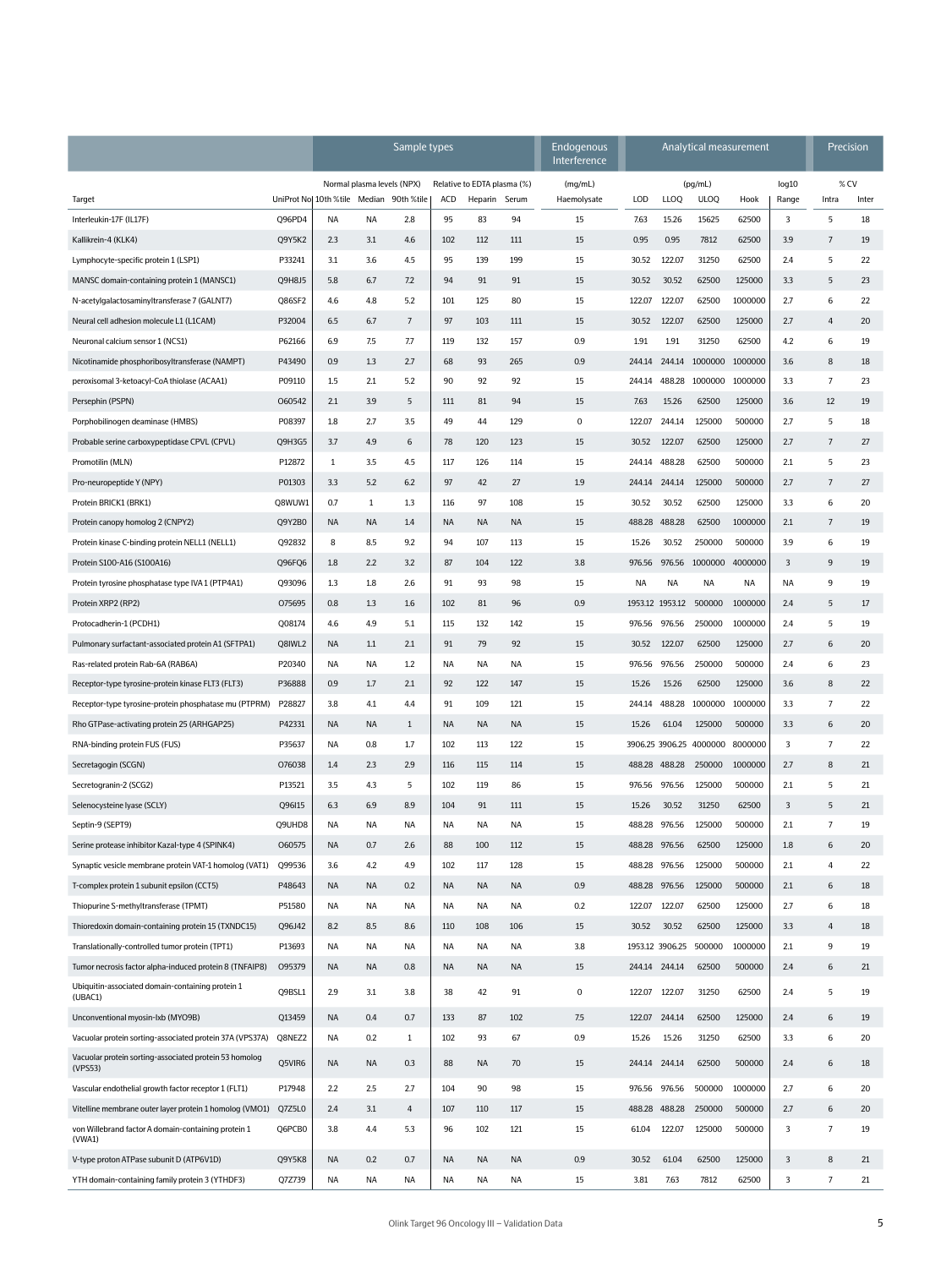## Precision

#### **Repeatability**

Intra-assay variation (within-run) was calculated as the mean %CV for 6 individual samples run in triplicates within each of 9 separate runs during the validation studies. Inter-assay variation (between runs) was calculated between experiments with the same operator. The reported inter-assay %CV is the average of three operators' %CV. Variation calculations were performed on linearized values for 92 analytes for which response levels could be measured in serum and normal plasma, see Table 1.

Across all 92 assays, the mean intra-assay and inter-assay variations were observed to be 6.4% and 20.1%, respectively. The distribution of both intra-assay and inter-assay variations are shown in Figure 4.



**Fig 4.** Distribution of intra-assay and inter-assay variations of Target 96 Oncology III.

#### **Reproducibility**

Inter-site variations (between-site) were investigated during the validation of previous panels in betasite studies. Olink has Analysis Service labs in Sweden and the USA, and in addition there are many Olink-certified core laboratories around the world running the Olink platform (see [www.olink.com/service](https://www.olink.com/service) for details). Our experience over several years is that inter-site reproducibility is very good providing that operators are properly trained. For more information please contact [support@olink.com.](mailto:support%40olink.com?subject=)

# Analytical Specificity

#### **Assay specificity**

To test that the antibodies selected for use in our Target 96 Oncology III assays are specific for their desired targets, we measured each assay response to all of the 92 panel-specific proteins, as well as against an additional 107 proteins (not shown). In principle, the specificity is tested by creating a test sample, consisting of a pool of antigens, which is then incubated with all 92 antibody probe pairs from the panel. Only if there is a correct match will a reporter sequence be created and serve as a template for subsequent real-time qPCR. Ten sub-pools of antigen are evaluated to cover the 92 assays, see Figure 5. None of the Target 96 Oncology III showed significant signal from the proteins tested.

#### **Endogenous interference**

Endogenous interference from heterophilic antibodies, e.g. human anti-mouse antibody (HAMA), and rheumatoid factor are known to cause problems in some immunoassays. Evaluation of the potential



Fig 5. Assay readout specificity of the Olink platform. For each assay, specificity is confirmed by testing antigen sub-pools against the complete 92-plex pool as to each sub-mix.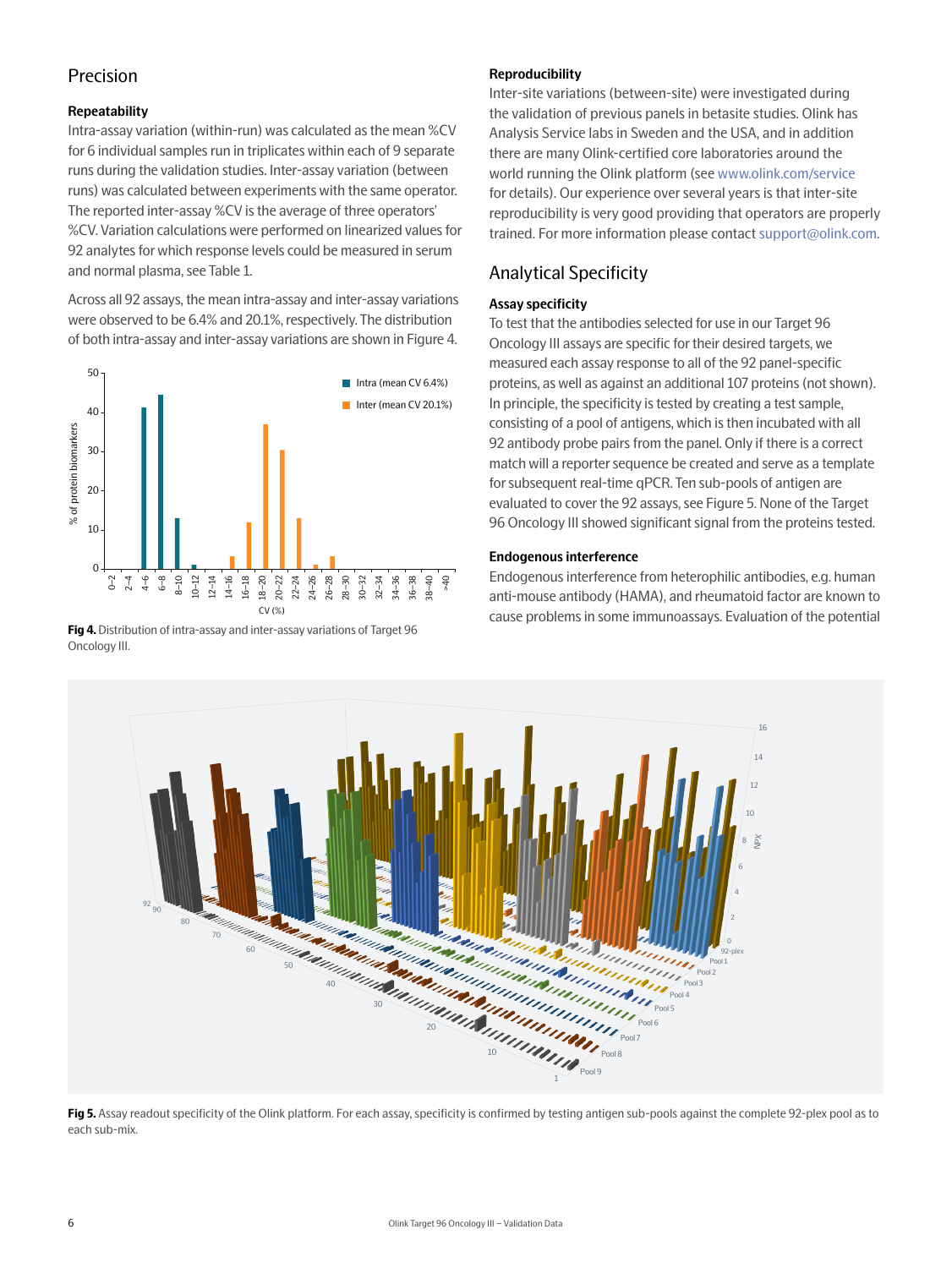impact of this specific interference has been performed previously using a special "mismatch" system. The only way to generate a signal in this system is by antibody probe pairs being brought into proximity, by cross-binding substances other than antigens, e.g. heterophilic antibodies and similarly acting rheumatoid factor. No interference due to HAMA or RF could be detected for any of the samples in any of the previously tested panels, indicating sufficient blocking of these agents (data not shown).



**Fig 6.** Endogenous interference. Levels tested for hemolysate were 0.23–15 g/L hemoglobin. The highest hemolysate concentration translates to about 10% hemolysis.

The potential impact of bilirubin, lipids and hemolysate, known interfering plasma and serum components, were evaluted at different added concentrations. An example of hemolysate levels tested is shown in Figure 6. These additions represent different patient health conditions and/or sample collection irregularities. Interference by bilirubin and lipids has previously been evaluated, and disturbance has only been observed at extrem levels corresponding to 8 or 10 times normal $F^{3,4}$  values and therefore not performed for Target 96 Oncology III. In 31 out of 92 assays, altered signal was observed by the addition of hemolysate. The reason is most likely due to actual analyte leaking out of the disrupted blood cells. A concentration of 15 g/L of hemolysate represents 10% hemolysis of a sample. Table 1 reports the highest concentration of hemolysate that does not have an impact on assay performance.

### **Scalability**

Assay performance was further evaluated with regard to scalability, meaning the capability of the Olink technology to maintain the same quality of performance irrespective of multiplex level. Previously, we have shown that a step-wise increase of multiplex grade (8, 24, 48, 72 and 96) does not compromise assay performance (data not shown). To further strengthen that Olink provides consistent results, single assays for Growth Hormone (GH) and Matrix Metalloproteinase (MMP-7) were compared when run in a full 96-plex reaction. The results for each assay and their observed dCq-values were plotted against the entire 96-plex reaction. The square of the correlation coefficient (R<sup>2</sup>) value was generated by linear regression.



**Fig 7.** Scalability of the Olink technology platform. The experiment was performed using the Olink CVD II panel. Human plasma samples were analyzed in singleplex for Growth Hormone (GH) and Matrix Metalloproteinase (MMP-7) with the equivalent assays performed in a full 96-plex reaction. The observed dCq (log2) values were plotted, and the correlation coefficient R2 value was generated by linear regression.

# References

- 1. Assarsson E, Lundberg M, Holmquist G, Björkesten J, Bucht Thorsen S, Ekman D, Eriksson A, Rennel Dickens E, Ohlsson S, Edfeldt G, Andersson AC, Lindstedt P, Stenvang J, Gullberg M, Fredriksson S. Homogenous 96-Plex PEA Immunoassay Exhibiting High Sensitivity, Specificity, and Excellent Scalability. *PLoS One* April (2014). doi: 10.1371/journal. pone.0095192.
- 2. Lundberg M, Eriksson A, Tran B, Assarsson E, Fredriksson S. Homogeneous antibody-based proximity extension assays provide sensitive and specific detection of low abundant proteins in human blood. *Nucleic Acid Res* June (2011). doi: 10.1093/nar/gkr424.
- 3. http://emedicine.medscape.com/article/2074115-overview
- 4. http://www.nlm.nih.gov/medlineplus/ency/article/003479.htm

# Technical support

For technical support, please contact us at support@olink.com.